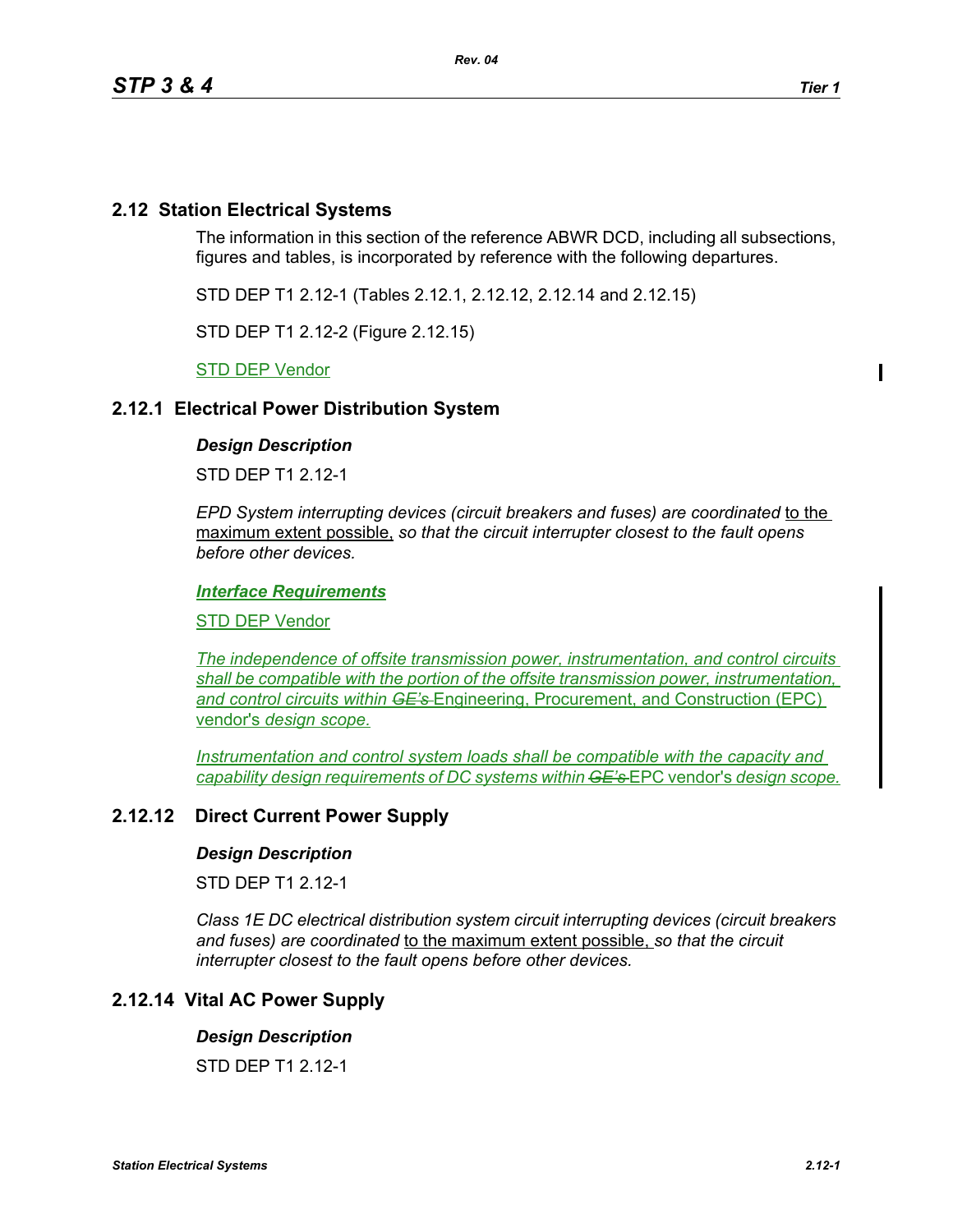*Class 1E Vital AC Power Supply system interrupting devices (circuit breakers and fuses) are coordinated* to the maximum extent possible, *so that the circuit interrupter closest to the fault opens before other devices.*

## **2.12.15 Instrument and Control Power Supply**

### *Design Description*

STD DEP T1 2.12-2

*The Class 1E Instrument and Control Power Supply consists of three* four *divisions (Division I, II, and III,* and IV*) of interruptible power supplies with their respective distribution panels. Each Class 1E power supply provides interruptible, regulated AC power to Class 1E circuits which do not require continuity of power during a loss of preferred power (LOPP).*

STD DEP T1 2.12-1

*Class 1E Instrument and Control Power Supply system interrupting devices (circuit breakers and fuses) are coordinated* to the maximum extent possible, *so that the circuit interrupter closest to the fault opens before other devices.*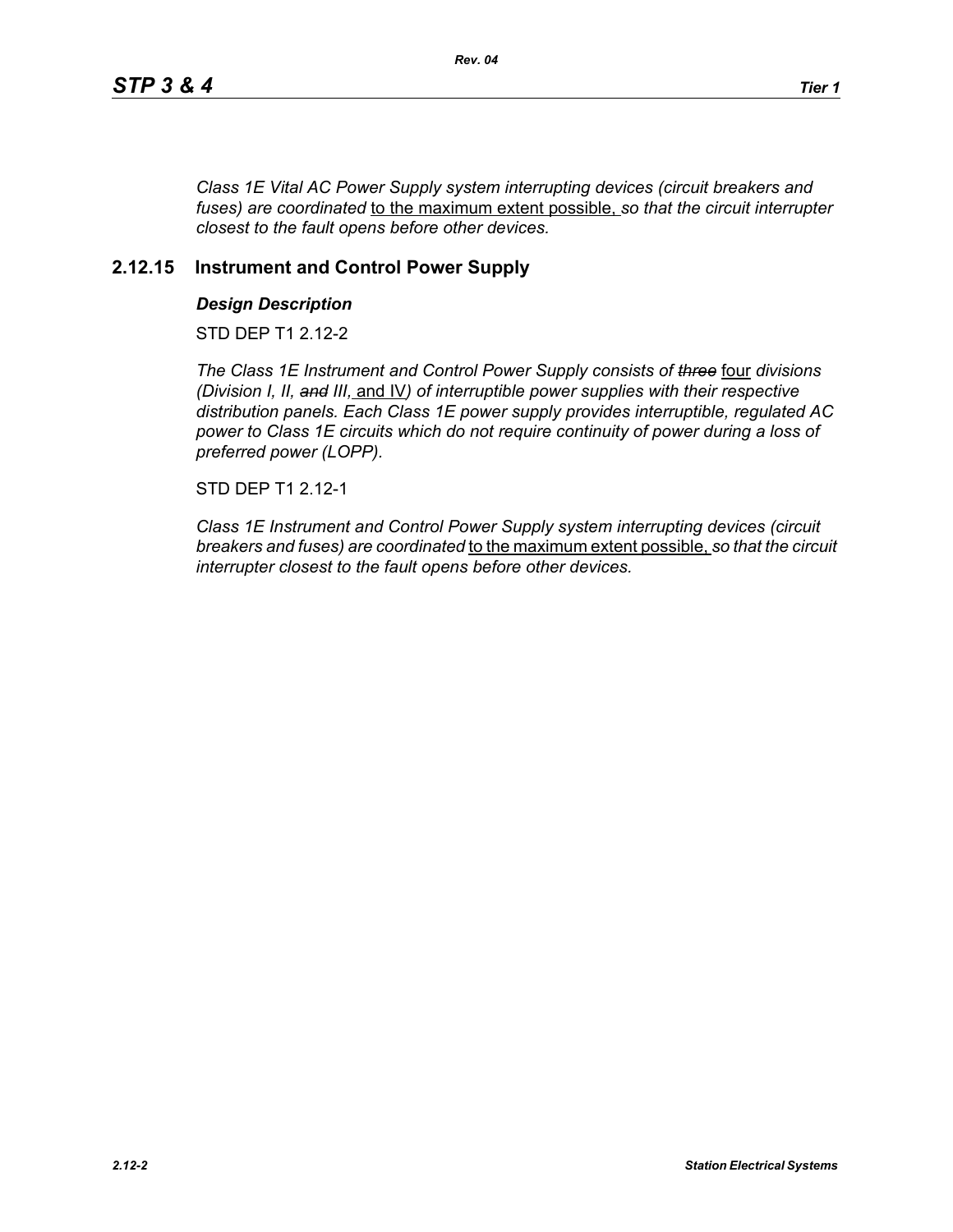| <b>Design Commitment</b>                                                                                                                                                                                      | <b>Inspections, Tests, Analyses and Acceptance Criteria</b><br><b>Inspections, Tests, Analyses</b>                                               | <b>Acceptance Criteria</b>                                                                                                                                                                                                                                                                                         |
|---------------------------------------------------------------------------------------------------------------------------------------------------------------------------------------------------------------|--------------------------------------------------------------------------------------------------------------------------------------------------|--------------------------------------------------------------------------------------------------------------------------------------------------------------------------------------------------------------------------------------------------------------------------------------------------------------------|
| 11. EPD System interrupting devices (circuit<br>breakers and fuses) are coordinated to the<br>maximum extent possible, so that the<br>circuit interrupter closest to the fault opens<br>before other devices. | 11. Analyses for the as-built EPD System to<br>determine circuit interrupting device<br>coordination will be performed.                          | 11. Analyses for the as-built EPD System exist<br>and conclude that, to the maximum<br>extent possible, the analyzed circuit<br>interrupter closest to the fault will open<br>before other devices.                                                                                                                |
| 22. The EPD System supplies an operating<br>voltage at the terminals of the Class 1E<br>utilization equipment that is within the<br>utilization equipment's voltage tolerance<br>limits.                      | $\overline{22}$ .<br>a. Analyses for the as-built EPD System<br>to determine voltage drops will be<br>performed.                                 | $\overline{22}$ .<br>a. Analyses for the as-built EPD System<br>exist and conclude that the analyzed<br>operating voltage supplied at the<br>terminals of the Class 1E utilization<br>equipment is within the utilization<br>equipment's voltage tolerance limits,<br>as determined by their nameplate<br>ratings. |
|                                                                                                                                                                                                               | b. Tests of the as-built Class 1E EPD<br>System will be conducted by operating<br>connected Class 1E loads at their<br>analyzed minimum voltage. | b. Connected Class 1E loads operate at<br>their analyzed minimum voltage, as-<br>determined by the voltage drop-<br>analyses.                                                                                                                                                                                      |
|                                                                                                                                                                                                               | b. Type tests at manufacturer's shop<br>will be performed for the operating<br>voltage range of the Class 1E<br>electrical equipment.            | b. Manufacturer's type test reports<br>exist and conclude that the<br>operating range is within the tested<br>voltage range for the Class 1E<br>electrical equipment.                                                                                                                                              |
|                                                                                                                                                                                                               | c. System preoperational and Startup<br>tests will be conducted of the as-<br>built Class 1E EPD System.                                         | c. The test voltages from<br>preoperational test reports are<br>compared against system voltage<br>analysis of the as-built Class 1E<br>EPD system. The results of<br>comparison conclude that the<br>available voltage is within the<br>operating range for the as-installed<br>equipment.                        |

*STP 3 & 4*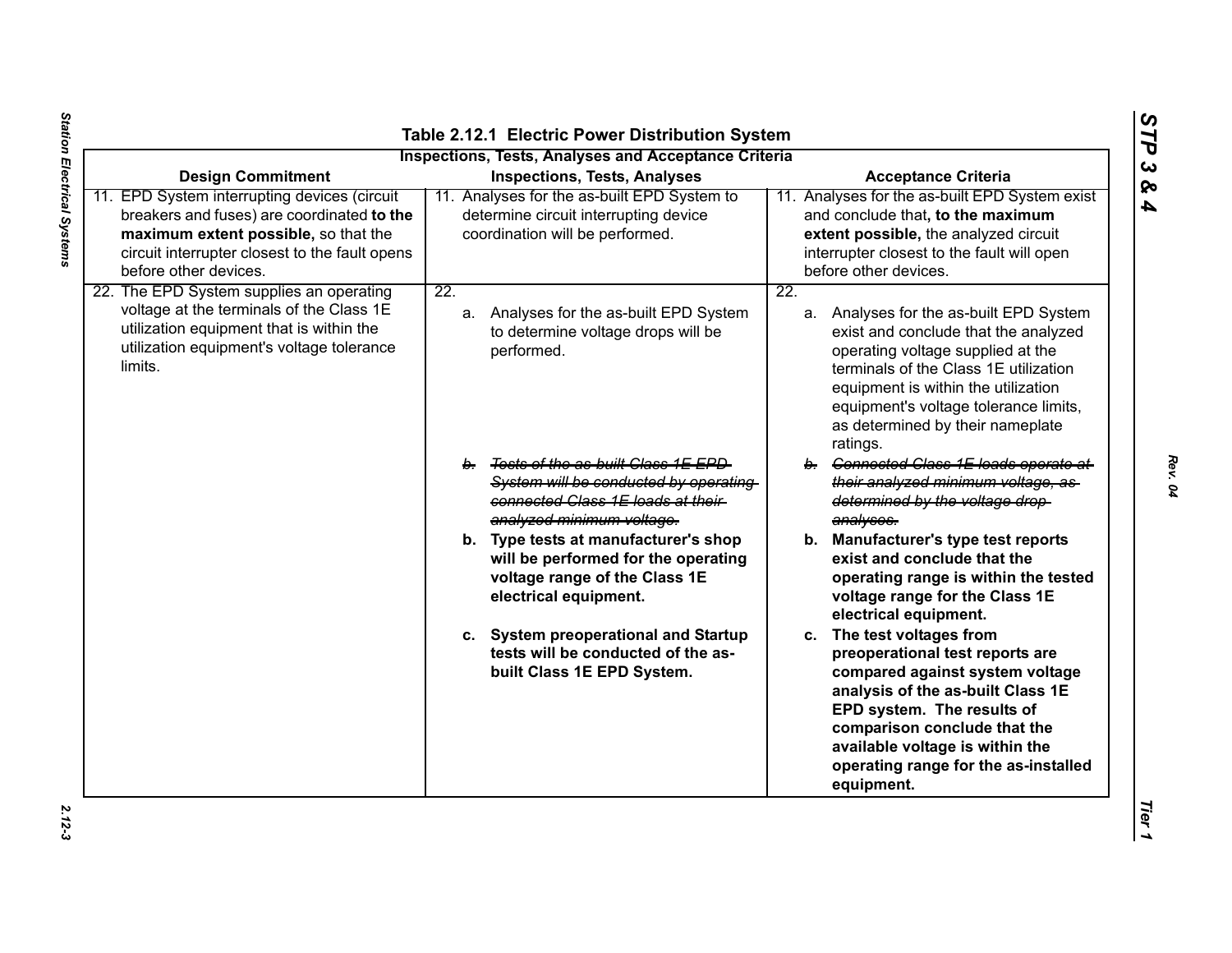| n  |
|----|
| دے |
| ∞  |
| ≏  |

| <b>Inspections, Tests, Analyses and Acceptance Criteria</b><br><b>Inspections, Tests, Analyses</b><br><b>Design Commitment</b><br><b>Acceptance Criteria</b><br>Class 1E DC electrical distribution<br>Analyses for the as-built Class 1E DC<br>Analyses for the as-built Class 1E DC<br>8.<br>8.<br>8.<br>electrical distribution system circuit<br>system circuit interrupting devices (circuit<br>electrical distribution system to<br>determine circuit interrupting device<br>interrupting devices exist and conclude<br>breakers and fuses) are coordinated to<br>the maximum extent possible, so that<br>coordination will be performed.<br>that, to the maximum extent possible,<br>the circuit interrupter closest to the fault<br>the analyzed circuit interrupter closest to<br>the fault will open before other devices.<br>opens before other devices. |
|---------------------------------------------------------------------------------------------------------------------------------------------------------------------------------------------------------------------------------------------------------------------------------------------------------------------------------------------------------------------------------------------------------------------------------------------------------------------------------------------------------------------------------------------------------------------------------------------------------------------------------------------------------------------------------------------------------------------------------------------------------------------------------------------------------------------------------------------------------------------|
|                                                                                                                                                                                                                                                                                                                                                                                                                                                                                                                                                                                                                                                                                                                                                                                                                                                                     |
|                                                                                                                                                                                                                                                                                                                                                                                                                                                                                                                                                                                                                                                                                                                                                                                                                                                                     |
|                                                                                                                                                                                                                                                                                                                                                                                                                                                                                                                                                                                                                                                                                                                                                                                                                                                                     |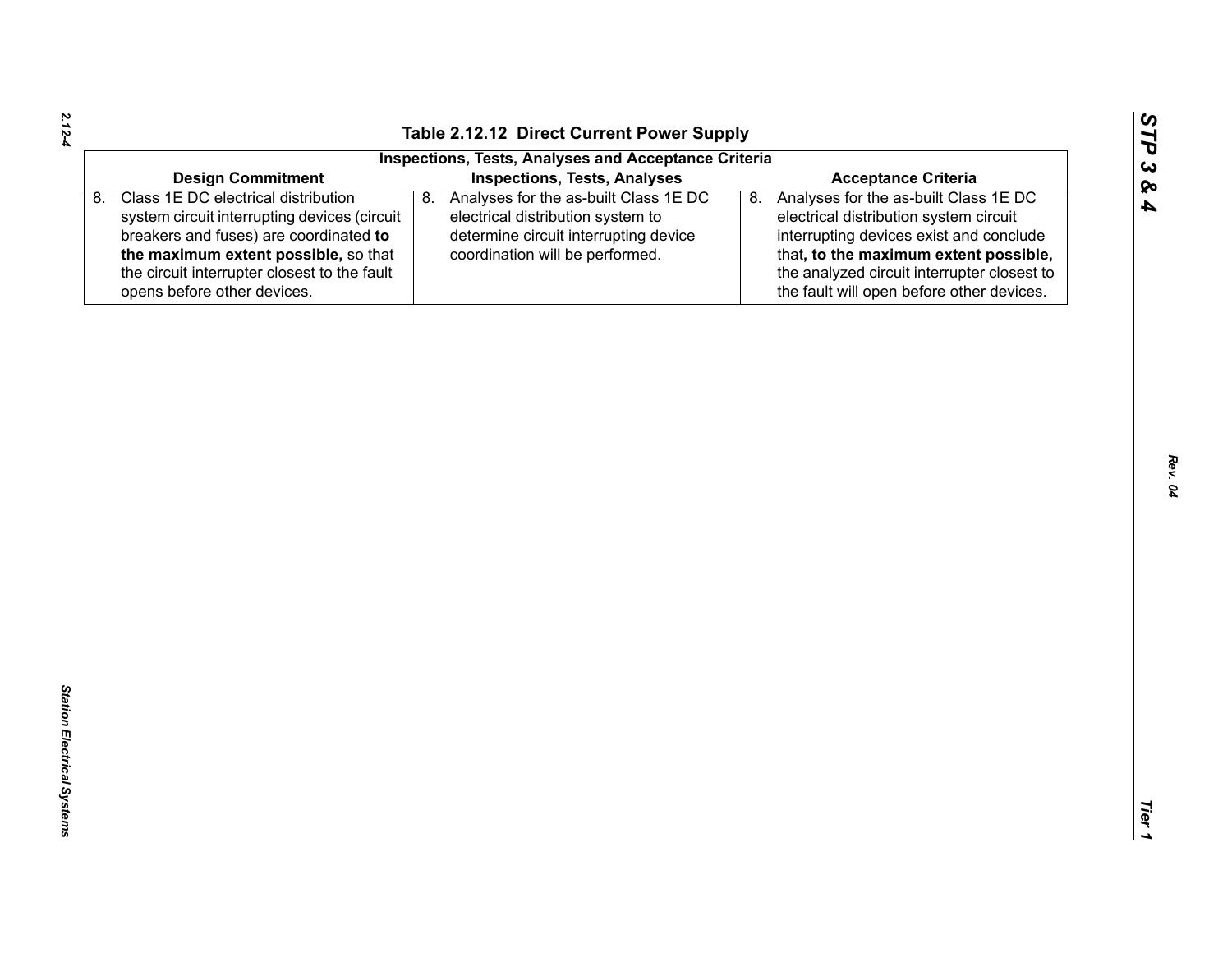| ທ |
|---|
|   |
| г |
| ພ |
| ჯ |
| ₳ |

| <b>Inspections, Tests, Analyses and Acceptance Criteria</b><br><b>Inspections, Tests, Analyses</b><br><b>Design Commitment</b>                                            |     |                                                                                                                                                                                                                                                              | <b>Acceptance Criteria</b> |                                                                                                                                                                                                                                                                                                                                  |
|---------------------------------------------------------------------------------------------------------------------------------------------------------------------------|-----|--------------------------------------------------------------------------------------------------------------------------------------------------------------------------------------------------------------------------------------------------------------|----------------------------|----------------------------------------------------------------------------------------------------------------------------------------------------------------------------------------------------------------------------------------------------------------------------------------------------------------------------------|
| The Class 1E DC electrical distribution                                                                                                                                   | 11. |                                                                                                                                                                                                                                                              | 11.                        |                                                                                                                                                                                                                                                                                                                                  |
| system supplies an operating voltage at<br>the terminals of the Class 1E utilization<br>equipment that is within the utilization<br>equipment's voltage tolerance limits. |     | a. Analyses for the as-built Class 1E<br>DC electrical distribution system to<br>determine system voltage drops will<br>be performed.                                                                                                                        |                            | a. Analyses for the as-built Class 1E<br>DC electrical distribution system<br>exist and conclude that the analyzed<br>operating voltage supplied at the<br>terminals of the Class 1E utilization<br>equipment is within the utilization<br>equipment's voltage tolerance limits,<br>as determined by their nameplate<br>ratings. |
|                                                                                                                                                                           |     | b. Tests of the as-built Class 1E DC<br>system will be conducted by<br>operating connected Class 1E loads<br>at less than or equal to the minimum-<br>allowable battery voltage and at-<br>greater than or equal to the<br>maximum battery charging voltage. |                            | b. Connected as-built Class 1E loads<br>operate at less than or equal to the<br>minimum allowable battery voltage<br>and at greater than or equal to the<br>maximum battery charging voltage.                                                                                                                                    |
|                                                                                                                                                                           |     | b. Type tests at manufacturer's shop<br>will be performed for the<br>operating voltage range of the<br>Class 1E DC electrical equipment.                                                                                                                     |                            | b. Manufacturer's type test reports<br>exist and conclude that the<br>operating range is within the<br>tested voltage range for the Class<br>1E DC electrical equipment.                                                                                                                                                         |
|                                                                                                                                                                           |     | c. System preoperational tests will<br>be conducted on the as-built<br>Class 1E DC system.                                                                                                                                                                   |                            | c. The test voltages from<br>preoperational test reports are<br>compared against system voltage<br>analysis of the as-built Class 1E<br>EPD system. The results of<br>comparison conclude that the<br>available voltage is within the<br>operating range for the as-<br>installed DC equipment.                                  |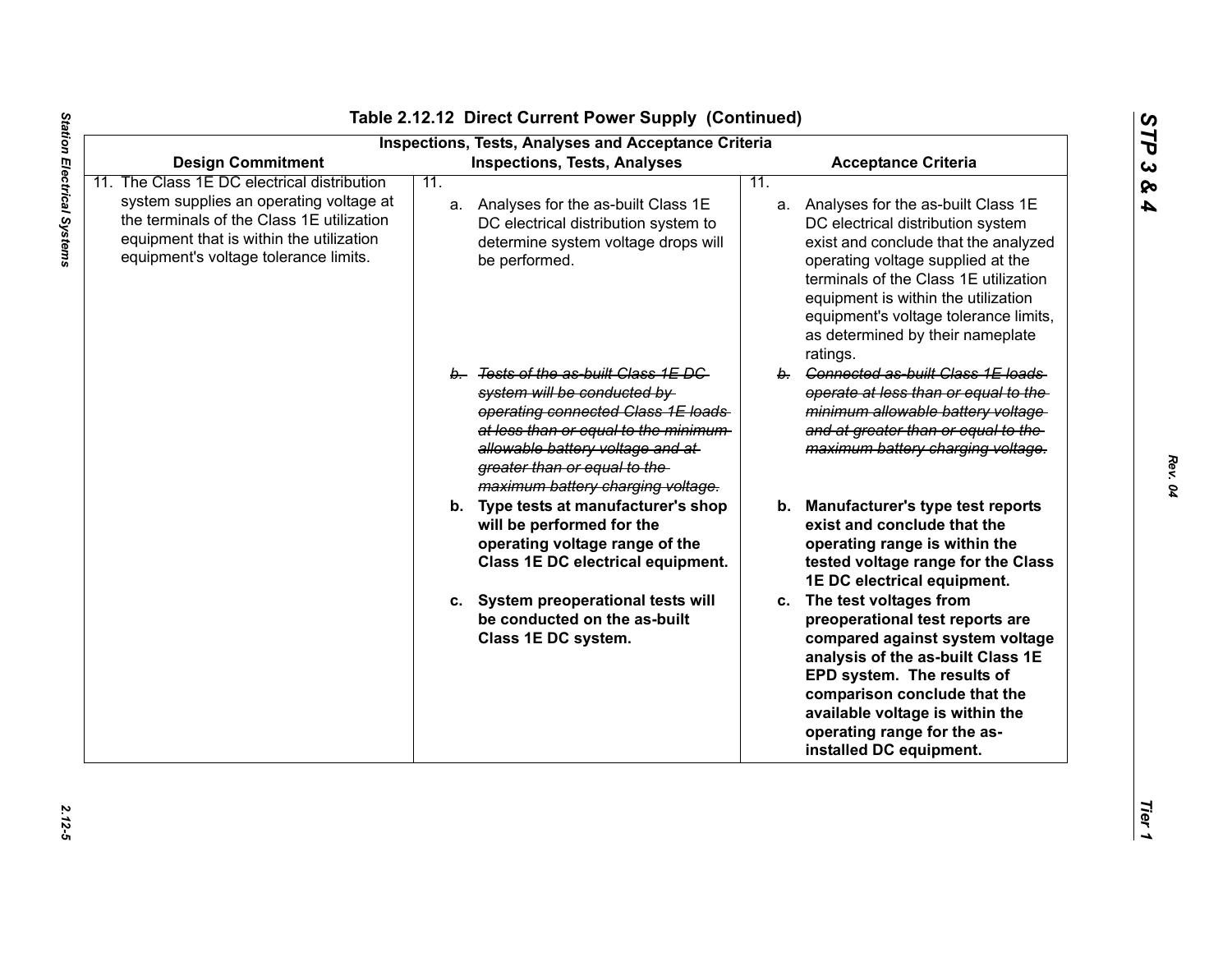| ທ       |
|---------|
| ⊣       |
| c.<br>ళ |
| P       |
|         |

| <b>Inspections, Tests, Analyses and Acceptance Criteria</b>                            |                                              |
|----------------------------------------------------------------------------------------|----------------------------------------------|
| <b>Design Commitment</b><br><b>Inspections, Tests, Analyses</b>                        | <b>Acceptance Criteria</b>                   |
| 10. Analyses for the as-built Class 1E<br>10. Class 1E Vital AC Power Supply system    | 10. Analyses for the as-built Class 1E Vital |
| interrupting devices (circuit breakers and<br>distribution system to determine circuit | AC Power Supply system circuit               |
| fuses) are coordinated to the maximum<br>interrupting device coordination will be      | interrupting devices (circuit breakers and   |
| extent possible, so that the circuit<br>performed.                                     | fuses) coordination exist and conclude       |
| interrupter closest to the fault opens                                                 | that, to the maximum extent possible,        |
|                                                                                        | the analyzed circuit interrupter closest to  |
|                                                                                        | the fault will open before other devices.    |
|                                                                                        |                                              |
|                                                                                        |                                              |
|                                                                                        |                                              |
|                                                                                        |                                              |
|                                                                                        |                                              |
|                                                                                        |                                              |
|                                                                                        |                                              |
|                                                                                        |                                              |
|                                                                                        |                                              |
|                                                                                        |                                              |

*2.12-6*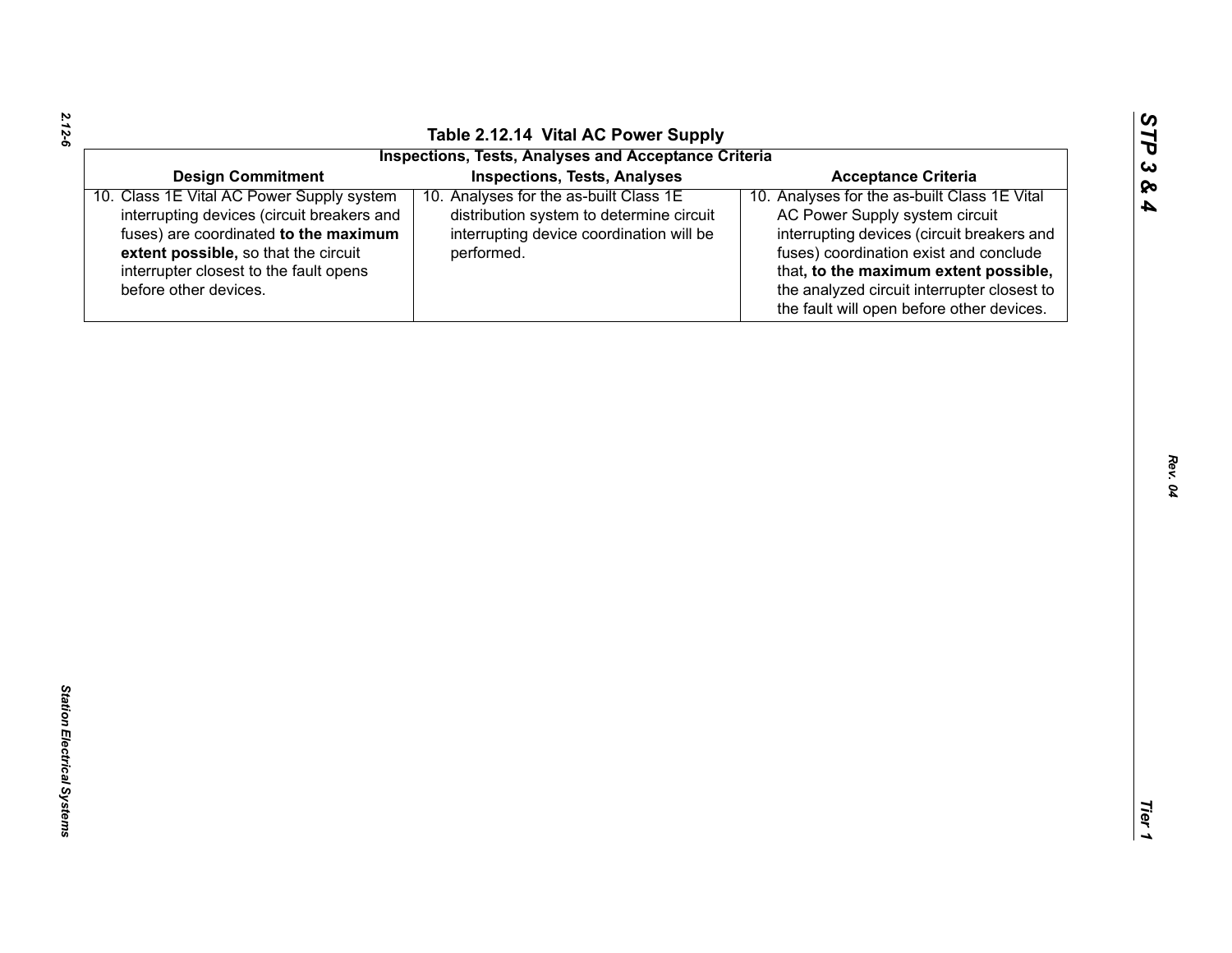| <b>Inspections, Tests, Analyses</b><br>Analyses for the as-built Class 1E<br>9.                    | <b>Acceptance Criteria</b>                                                                                                                                                                                                                                                                                                     |
|----------------------------------------------------------------------------------------------------|--------------------------------------------------------------------------------------------------------------------------------------------------------------------------------------------------------------------------------------------------------------------------------------------------------------------------------|
|                                                                                                    |                                                                                                                                                                                                                                                                                                                                |
| distribution system to determine circuit<br>interrupting device coordination will be<br>performed. | Analyses for the as-built Class 1E<br>9.<br>Instrument and Control Power Supply<br>system circuit interrupting devices (circuit<br>breakers and fuses) coordination exist and<br>conclude that, to the maximum extent<br>possible, the analyzed circuit interrupter<br>closest to the fault will open before other<br>devices. |
|                                                                                                    |                                                                                                                                                                                                                                                                                                                                |
|                                                                                                    |                                                                                                                                                                                                                                                                                                                                |
|                                                                                                    |                                                                                                                                                                                                                                                                                                                                |
|                                                                                                    |                                                                                                                                                                                                                                                                                                                                |
|                                                                                                    |                                                                                                                                                                                                                                                                                                                                |
|                                                                                                    |                                                                                                                                                                                                                                                                                                                                |
|                                                                                                    |                                                                                                                                                                                                                                                                                                                                |
|                                                                                                    |                                                                                                                                                                                                                                                                                                                                |
|                                                                                                    |                                                                                                                                                                                                                                                                                                                                |
|                                                                                                    |                                                                                                                                                                                                                                                                                                                                |

*STP 3 & 4*